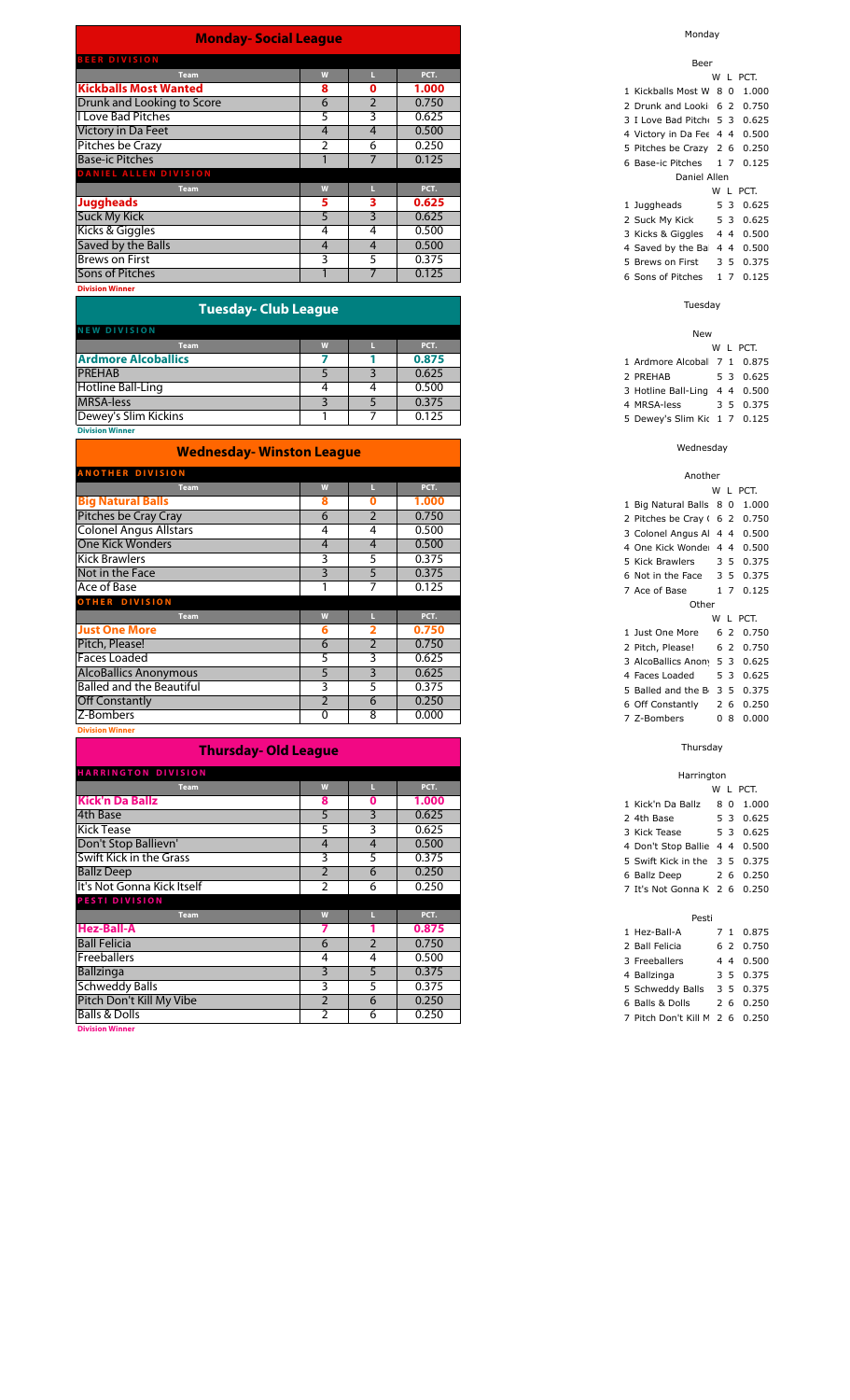| <b>Monday-Social League</b> |                                   |                         |                                   |                         |                         |             |  |  |
|-----------------------------|-----------------------------------|-------------------------|-----------------------------------|-------------------------|-------------------------|-------------|--|--|
| <b>DATE</b>                 | <b>Team</b>                       | <b>SCORE</b>            | <b>Team</b>                       | <b>SCORE</b>            | <b>FIELD</b>            | <b>TIME</b> |  |  |
|                             | <b>Suck My Kick</b>               | 11                      | Kicks & Giggles                   | 7                       | 1                       | 6:45        |  |  |
|                             | <b>I Love Bad Pitches</b>         | 4                       | Victory in Da Feet                | $\mathbf{2}$            | 1                       | 7:45        |  |  |
| 15-Aug                      | <b>Drunk and Looking to Score</b> | 8                       | Pitches be Crazy                  | 5                       | 1                       | 8:45        |  |  |
|                             | <b>Juggheads</b>                  | 20                      | Sons of Pitches                   | 0                       | $\overline{\mathbf{2}}$ | 6:45        |  |  |
|                             | <b>Saved by the Balls</b>         | $\overline{7}$          | <b>Brews on First</b>             | 1                       | $\overline{\mathbf{2}}$ | 7:45        |  |  |
|                             | <b>Kickballs Most Wanted</b>      | 4                       | <b>Base-ic Pitches</b>            | 0                       | $\overline{2}$          | 8:45        |  |  |
|                             | <b>Kickballs Most Wanted</b>      | 11                      | Saved by the Balls                | 3                       | 1                       | 6:45        |  |  |
|                             | <b>I Love Bad Pitches</b>         | $\overline{4}$          | <b>Juggheads</b>                  | 5                       | 1                       | 7:45        |  |  |
| 22-Aug                      | <b>Drunk and Looking to Score</b> | $\overline{7}$          | Kicks & Giggles                   | 1                       | 1                       | 8:45        |  |  |
|                             | Pitches be Crazy                  | $\overline{\mathbf{2}}$ | <b>Suck My Kick</b>               | 10                      | $\overline{2}$          | 6:45        |  |  |
|                             | <b>Victory in Da Feet</b>         | 9                       | <b>Sons of Pitches</b>            | 1                       | $\overline{2}$          | 7:45        |  |  |
|                             | <b>Base-ic Pitches</b>            | $\overline{\mathbf{2}}$ | <b>Brews on First</b>             | 13                      | $\overline{2}$          | 8:45        |  |  |
|                             | <b>Brews on First</b>             | $\overline{\mathbf{2}}$ | <b>Juggheads</b>                  | 9                       | 1                       | 6:45        |  |  |
|                             | Sons of Pitches                   | 1                       | <b>Kicks &amp; Giggles</b>        | 13                      | 1                       | 7:45        |  |  |
|                             | Saved by the Balls                | 4                       | <b>Suck My Kick</b>               | 5                       | 1                       | 8:45        |  |  |
| 29-Aug                      | Victory in Da Feet                | 1                       | <b>Kickballs Most Wanted</b>      | 12                      | $\overline{\mathbf{2}}$ | 6:45        |  |  |
|                             | <b>Base-ic Pitches</b>            | $\overline{7}$          | Pitches be Crazy                  | 6                       | $\overline{\mathbf{2}}$ | 7:45        |  |  |
|                             | <b>I Love Bad Pitches</b>         | 10                      | Drunk and Looking to Score        | 0                       | 2                       | 8:45        |  |  |
| 12-Sep                      | <b>Victory in Da Feet</b>         | 1                       | Saved by the Balls                | $\bf{0}$                | 1                       | 6:45        |  |  |
|                             | <b>Drunk and Looking to Score</b> | $6\phantom{1}6$         | Juggheads                         | $\overline{\mathbf{2}}$ | 1                       | 7:45        |  |  |
|                             | <b>I Love Bad Pitches</b>         | 26                      | <b>Sons of Pitches</b>            | 16                      | 1                       | 8:45        |  |  |
|                             | Pitches be Crazy                  | 6                       | <b>Brews on First</b>             | 8                       | $\overline{\mathbf{2}}$ | 6:45        |  |  |
|                             | <b>Kickballs Most Wanted</b>      | $\overline{\mathbf{2}}$ | <b>Suck My Kick</b>               | 1                       | $\overline{2}$          | 7:45        |  |  |
|                             | <b>Base-ic Pitches</b>            | 5                       | <b>Kicks &amp; Giggles</b>        | 9                       | $\overline{2}$          | 8:45        |  |  |
| 19-Sep                      | Victory in Da Feet                | 2                       | <b>Drunk and Looking to Score</b> | 9                       | 1                       | 6:45        |  |  |
|                             | <b>Kickballs Most Wanted</b>      | 10                      | Pitches be Crazy                  | 0                       | 1                       | 7:45        |  |  |
|                             | <b>Base-ic Pitches</b>            | $\mathbf 0$             | <b>I Love Bad Pitches</b>         | 13                      | 1                       | 8:45        |  |  |
|                             | <b>Brews on First</b>             | 3                       | <b>Suck My Kick</b>               | 10                      | $\overline{\mathbf{2}}$ | 6:45        |  |  |
|                             | <b>Juggheads</b>                  | $\overline{\mathbf{z}}$ | Kicks & Giggles                   | 2                       | 2                       | 7:45        |  |  |
|                             | Sons of Pitches                   | 1                       | <b>Saved by the Balls</b>         | 13                      | 2                       | 8:45        |  |  |
|                             | <b>Base-ic Pitches</b>            | $\bf{0}$                | <b>Sons of Pitches</b>            | $\mathbf{1}$            | $\mathbf{1}$            | 6:45        |  |  |
|                             | <b>Drunk and Looking to Score</b> | 10                      | <b>Suck My Kick</b>               | $\overline{7}$          | 1                       | 7:45        |  |  |
|                             | I Love Bad Pitches                | $\overline{\mathbf{3}}$ | <b>Saved by the Balls</b>         | 8                       | 1                       | 8:45        |  |  |
| <b>17-Oct</b>               | <b>Pitches be Crazy</b>           | 8                       | Kicks & Giggles                   | 5                       | $\overline{\mathbf{2}}$ | 6:45        |  |  |
|                             | <b>Victory in Da Feet</b>         | 8                       | <b>Brews on First</b>             | 3                       | $\overline{2}$          | 7:45        |  |  |
|                             | <b>Kickballs Most Wanted</b>      | 9                       | Juggheads                         | 6                       | $\overline{\mathbf{2}}$ | 8:45        |  |  |
|                             | <b>Victory in Da Feet</b>         | 8                       | <b>Base-ic Pitches</b>            | 5                       | 1                       | 6:45        |  |  |
|                             | <b>Kicks &amp; Giggles</b>        | 4                       | Saved by the Balls                | 3                       | 1                       | 7:45        |  |  |
|                             | <b>Brews on First</b>             | 15                      | Sons of Pitches                   | $\overline{12}$         | 1                       | 8:45        |  |  |
| 3-Oct                       | Drunk and Looking to Score        | $\overline{\mathbf{2}}$ | <b>Kickballs Most Wanted</b>      | 6                       | $\overline{\mathbf{2}}$ | 6:45        |  |  |
|                             | Pitches be Crazy                  | 1                       | <b>I Love Bad Pitches</b>         | 15                      | $\overline{\mathbf{2}}$ | 7:45        |  |  |
|                             | Suck My Kick                      | 4                       | <b>Juggheads</b>                  | 9                       | $\overline{\mathbf{2}}$ | 8:45        |  |  |
|                             | <b>Kickballs Most Wanted</b>      | 14                      | <b>I Love Bad Pitches</b>         | $\overline{\mathbf{4}}$ | 1                       | 6:45        |  |  |
|                             | <b>Drunk and Looking to Score</b> | 11                      | <b>Base-ic Pitches</b>            | 1                       | 1                       | 7:45        |  |  |
|                             | <b>Pitches be Crazy</b>           | 11                      | Victory in Da Feet                | 10                      | 1                       | 8:45        |  |  |
| <b>10-Oct</b>               | Juggheads                         | $\mathbf{1}$            | <b>Saved by the Balls</b>         | 3                       | $\overline{2}$          | 6:45        |  |  |
|                             | <b>Suck My Kick</b>               | $\mathbf{1}$            | <b>Sons of Pitches</b>            | 0                       | $\overline{\mathbf{2}}$ | 7:45        |  |  |
|                             | <b>Kicks &amp; Giggles</b>        | 15                      | <b>Brews on First</b>             | 4                       | $\overline{\mathbf{2}}$ | 8:45        |  |  |
|                             |                                   |                         |                                   |                         |                         |             |  |  |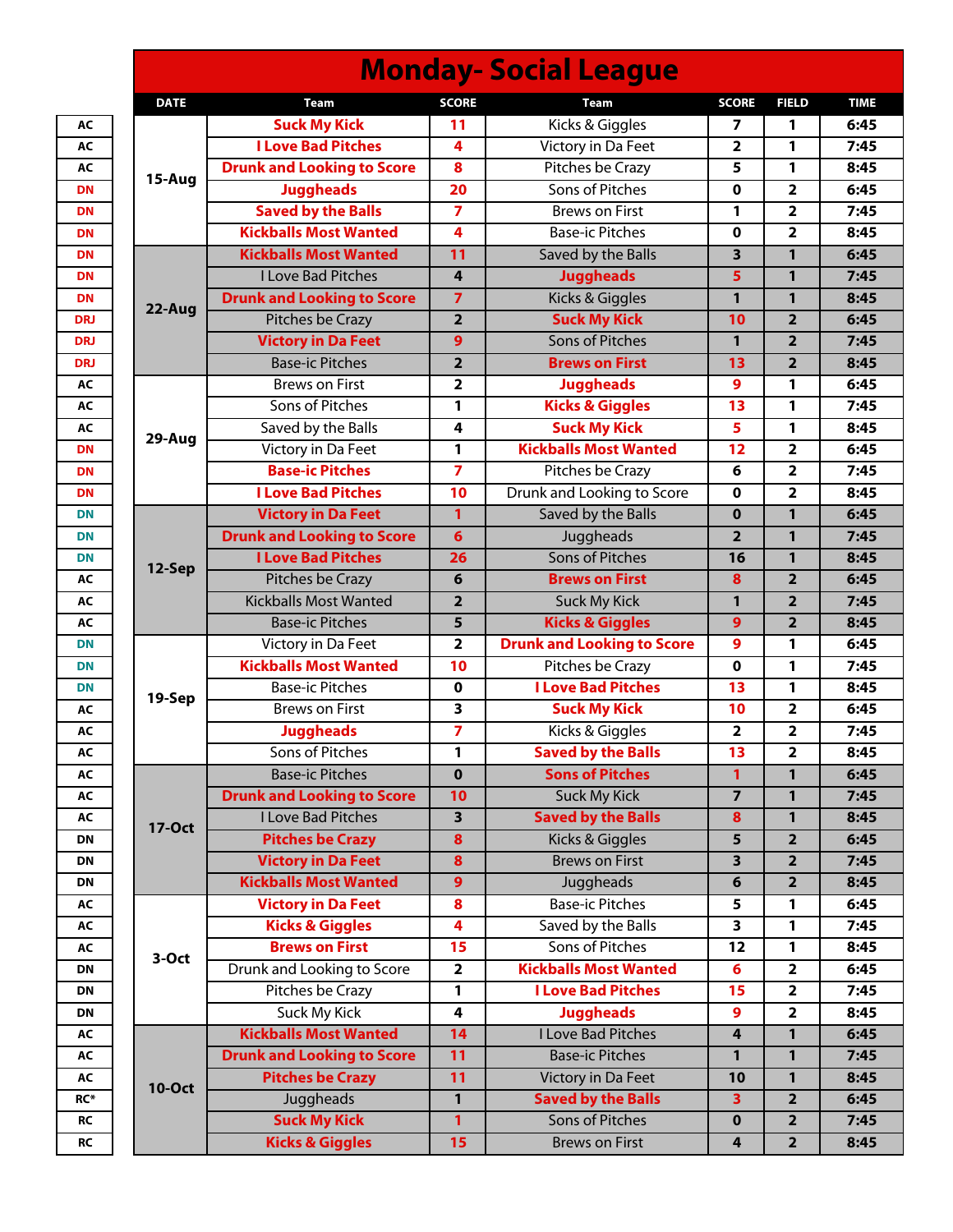| <b>Tuesday- Club League</b> |  |  |  |  |
|-----------------------------|--|--|--|--|
|-----------------------------|--|--|--|--|

|            | <b>DATE</b>   | <b>Team</b>                | <b>SCORE</b>            | <b>Team</b>                 | <b>SCORE</b>            | <b>FIELD</b> | <b>TIME</b> |
|------------|---------------|----------------------------|-------------------------|-----------------------------|-------------------------|--------------|-------------|
| <b>DRJ</b> |               | Dewey's Slim Kickins       | $\bf{0}$                | <b>PREHAB</b>               | 1                       | 1            | 6:45        |
| DRJ        | $16$ -Aug     | <b>Hotline Ball-Ling</b>   | 1                       | Dewey's Slim Kickins        | $\bf{0}$                | 1            | 7:45        |
| DRJ        |               | <b>Ardmore Alcoballics</b> | 8                       | <b>MRSA-less</b>            | $\overline{2}$          | 1            | 8:45        |
| <b>DN</b>  |               | PREHAB                     | $\mathbf 0$             | <b>MRSA-less</b>            | 1                       | 1            | 6:45        |
| <b>DN</b>  | 23-Aug        | MRSA-less                  | $\overline{\mathbf{2}}$ | <b>Dewey's Slim Kickins</b> | 4                       | 1            | 7:45        |
| <b>DN</b>  |               | Hotline Ball-Ling          | 6                       | <b>Ardmore Alcoballics</b>  | 7                       | 1            | 8:45        |
| AC         | 30-Aug        | <b>MRSA-less</b>           | 4                       | Dewey's Slim Kickins        | 3                       | 1            | 6:45        |
| AC         |               | <b>PREHAB</b>              | $\overline{7}$          | <b>Hotline Ball-Ling</b>    | $\bf{0}$                | 1            | 7:45        |
| <b>DN</b>  | 6-Sep         | <b>Ardmore Alcoballics</b> | 3                       | <b>PREHAB</b>               | 7                       | 1            | 6:45        |
| <b>DN</b>  |               | <b>MRSA-less</b>           | 11                      | <b>Hotline Ball-Ling</b>    | 7                       | 1            | 7:45        |
| DRJ        | 13-Sep        | <b>PREHAB</b>              | 13                      | <b>MRSA-less</b>            | $\bf{0}$                | 1            | 6:45        |
| <b>DRJ</b> |               | Dewey's Slim Kickins       | $\mathbf 0$             | <b>Ardmore Alcoballics</b>  | 9                       | 1            | 7:45        |
| <b>DN</b>  | 20-Sep        | <b>Hotline Ball-Ling</b>   | $\overline{ }$          | Dewey's Slim Kickins        | 6                       | 1            | 6:45        |
| <b>DN</b>  |               | MRSA-less                  | $\overline{\mathbf{2}}$ | <b>Ardmore Alcoballics</b>  | 9                       | 1            | 7:45        |
| <b>DRJ</b> | 27-Sep        | Hotline Ball-Ling          | 5                       | <b>Ardmore Alcoballics</b>  | 11                      | 1            | 6:45        |
| DRJ        |               | Dewey's Slim Kickins       | $\bf{0}$                | PREHAB                      | 1                       | 1            | 7:45        |
| <b>DN</b>  | 4-Oct         | PREHAB                     | $\overline{\mathbf{2}}$ | <b>Hotline Ball-Ling</b>    | 3                       | 1            | 6:30        |
| DN         |               | <b>Ardmore Alcoballics</b> | 1                       | Dewey's Slim Kickins        | 0                       | 1            | 7:30        |
| AC         | <b>11-Oct</b> | <b>MRSA-less</b>           | 3                       | <b>Hotline Ball-Ling</b>    | 11                      | 1            | 6:45        |
| AC         |               | <b>Ardmore Alcoballics</b> | 8                       | PREHAB                      | $\overline{\mathbf{4}}$ | 1            | 7:45        |

| DRJ        |
|------------|
| DRJ        |
| DRJ        |
| DN         |
| <b>DN</b>  |
| <b>DN</b>  |
| AC         |
| AC         |
| <b>DN</b>  |
| <b>DN</b>  |
| DRJ        |
| <b>DRJ</b> |
| DN         |
| <b>DN</b>  |
| <b>DRJ</b> |
| DRJ        |
| DN         |
| DN         |
| AC         |
| AC         |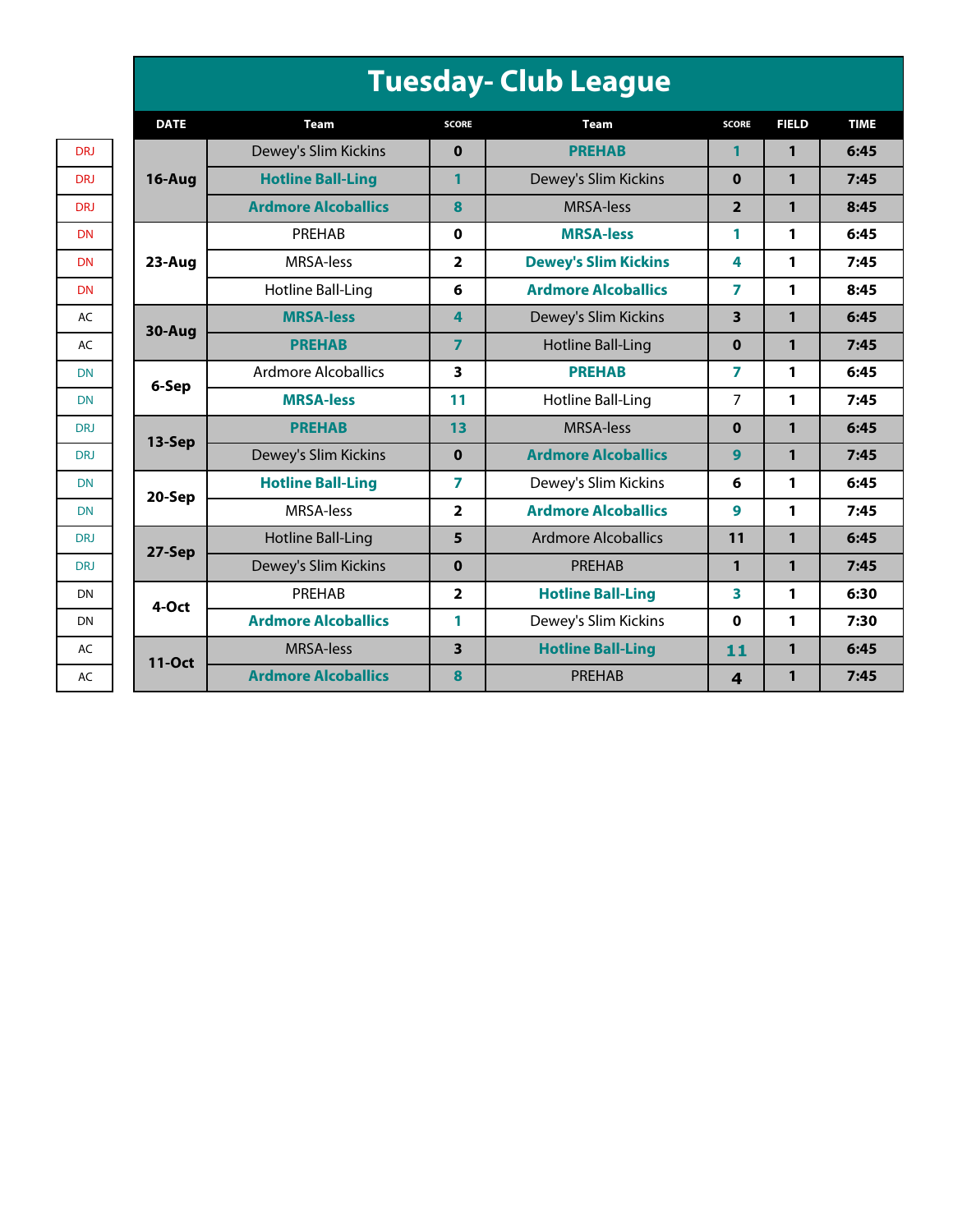|            |                |                                              |                         | <b>Wednesday- Winston League</b>               |                              |                         |              |
|------------|----------------|----------------------------------------------|-------------------------|------------------------------------------------|------------------------------|-------------------------|--------------|
|            | <b>DATE</b>    | <b>TEAM</b>                                  | <b>SCORE</b>            | <b>TEAM</b>                                    | <b>SCORE</b>                 | <b>FIELD</b>            | <b>TIME</b>  |
| <b>BZ</b>  |                | <b>One Kick Wonders</b>                      | 0                       | <b>Big Natural Balls</b>                       | 11                           | 1                       | 6:45         |
| <b>BZ</b>  |                | Not in the Face                              | $\overline{10}$         | <b>Colonel Angus Allstars</b>                  | 13                           | 1                       | 7:45         |
| <b>BZ</b>  |                | <b>Ace of Base</b>                           | $\mathbf 0$             | <b>Kick Brawlers</b>                           | 1                            | 1                       | 8:45         |
| AC         | <b>19-Oct</b>  | <b>Balled and the Beautiful</b>              | $\overline{\mathbf{2}}$ | <b>Pitch, Please!</b>                          | $\overline{14}$              | $\overline{\mathbf{2}}$ | 6:45         |
| AC         |                | Z-Bombers                                    | 3                       | <b>Faces Loaded</b>                            | 8                            | $\overline{\mathbf{2}}$ | 7:45         |
| AC         |                | <b>Off Constantly</b>                        | $\overline{\mathbf{2}}$ | <b>AlcoBallics Anonymous</b>                   | 10                           | $\overline{\mathbf{2}}$ | 8:45         |
| AC         |                | <b>AlcoBallics Anonymous</b>                 | 6                       | <b>Faces Loaded</b>                            | 7                            | $\mathbf{1}$            | 6:45         |
| DRJ        |                | <b>Pitches be Cray Cray</b>                  | 14                      | <b>One Kick Wonders</b>                        | $\overline{2}$               | $\mathbf{1}$            | 7:45         |
| DRJ        |                | <b>Kick Brawlers</b>                         | $6\phantom{1}6$         | <b>Colonel Angus Allstars</b>                  | 5                            | 1                       | 8:45         |
| DRJ        | 24-Aug         | <b>Just One More</b>                         | 8                       | <b>Balled and the Beautiful</b>                | $\mathbf 0$                  | $\overline{2}$          | 6:45         |
| <b>AC</b>  |                | <b>Off Constantly</b>                        | $\overline{\mathbf{2}}$ | <b>Pitch, Please!</b>                          | 8                            | $\overline{\mathbf{2}}$ | 7:45         |
| AC         |                | <b>Ace of Base</b>                           | $\overline{\mathbf{0}}$ | <b>Big Natural Balls</b>                       | 15                           | $\overline{2}$          | 8:45         |
| <b>DN</b>  |                | <b>Faces Loaded</b>                          | 8                       | <b>One Kick Wonders</b>                        | 9                            | 1                       | 6:45         |
| <b>DN</b>  |                | Just One More                                | $\overline{\mathbf{2}}$ | <b>Big Natural Balls</b>                       | 4                            | 1                       | 7:35         |
| <b>DN</b>  |                | <b>AlcoBallics Anonymous</b>                 | $\overline{\mathbf{2}}$ | <b>Pitches be Cray Cray</b>                    | 5                            | 1                       | 8:25         |
| <b>DN</b>  | 31-Aug         | <b>Balled and the Beautiful</b>              | $\overline{\mathbf{3}}$ | <b>Colonel Angus Allstars</b>                  | 8                            | $\overline{\mathbf{1}}$ | 9:15         |
| DRJ        |                | <b>Off Constantly</b>                        | 9                       | <b>Not in the Face</b>                         | $\overline{10}$              | $\overline{\mathbf{2}}$ | 6:45         |
| DRJ        |                | Z-Bombers                                    | $\overline{\mathbf{3}}$ | <b>Ace of Base</b>                             | $\overline{16}$              | $\overline{\mathbf{2}}$ | 7:35         |
| DRJ        |                | <b>Pitch, Please!</b>                        | 11                      | <b>Kick Brawlers</b>                           | $\overline{\mathbf{2}}$      | $\overline{\mathbf{2}}$ | 8:25         |
| <b>BZ</b>  |                | <b>Pitch, Please!</b>                        | 18                      | Z-Bombers                                      | $\overline{0}$               | $\overline{1}$          | 6:45         |
| <b>BZ</b>  |                | <b>Off Constantly</b>                        | 6                       | <b>Balled and the Beautiful</b>                | 9                            | $\overline{1}$          | 7:45         |
| <b>BZ</b>  |                | <b>Just One More</b>                         | 5                       | <b>AlcoBallics Anonymous</b>                   | 6                            | $\mathbf{1}$            | 8:45         |
| <b>DRJ</b> | 7-Sep          | <b>Big Natural Balls</b>                     | 22                      | Not in the Face                                | $\overline{0}$               | $\overline{2}$          | 6:45         |
| DRJ        |                | <b>Ace of Base</b>                           |                         | <b>One Kick Wonders</b>                        | 9                            | $\overline{2}$          | 7:45         |
| <b>DRJ</b> |                | <b>Pitches be Cray Cray</b>                  | $\overline{12}$         | <b>Kick Brawlers</b>                           | 4                            | $\overline{2}$          | 8:45         |
| <b>DN</b>  |                | <b>Just One More</b>                         | 7                       | <b>Off Constantly</b>                          | $\mathbf 0$                  | 1                       | 6:45         |
| <b>DN</b>  |                | <b>AlcoBallics Anonymous</b>                 | 18                      | Z-Bombers                                      | 1                            | 1                       | 7:45         |
| <b>DN</b>  |                | <b>Faces Loaded</b>                          | $\overline{11}$         | <b>Balled and the Beautiful</b>                | 3                            | $\overline{1}$          | 8:45         |
| <b>BZ</b>  | 14-Sep         | <b>Pitches be Cray Cray</b>                  | 1                       | <b>Ace of Base</b>                             | 0                            | $\overline{\mathbf{2}}$ | 6:45         |
| <b>BZ</b>  |                | <b>Kick Brawlers</b>                         | 7                       | Not in the Face                                | 2                            | $\overline{\mathbf{2}}$ | 7:45         |
| <b>BZ</b>  |                | <b>Colonel Angus Allstars</b>                | 5                       | <b>One Kick Wonders</b>                        | 4                            | $\overline{\mathbf{2}}$ | 8:45         |
| <b>BZ</b>  |                | Z-Bombers                                    | 4                       | <b>Just One More</b>                           | 14                           | $\mathbf{1}$            | 6:45         |
| <b>BZ</b>  |                | <b>Balled and the Beautiful</b>              | $\overline{2}$          | <b>AlcoBallics Anonymous</b>                   | 19                           | $\mathbf{1}$            | 7:45         |
| <b>BZ</b>  |                | <b>Pitch, Please!</b>                        | 13                      | <b>Faces Loaded</b>                            | $\overline{2}$               | 1                       | 8:45         |
| DRJ        | 21-Sep         | Not in the Face                              | 4                       | <b>Pitches be Cray Cray</b>                    | 6                            | $\overline{2}$          | 6:45         |
|            |                |                                              |                         |                                                |                              |                         |              |
| DRJ<br>DRJ |                | One Kick Wonders<br><b>Big Natural Balls</b> | 11<br>15                | Kick Brawlers<br><b>Colonel Angus Allstars</b> | 4<br>$\overline{\mathbf{2}}$ | 2<br>$\overline{2}$     | 7:45<br>8:45 |
|            |                | <b>Balled and the Beautiful</b>              | 8                       | <b>One Kick Wonders</b>                        |                              | 2                       | 6:45         |
| DRJ<br>DRJ | Tuesday,       | <b>Not in the Face</b>                       | 7                       | Z-Bombers                                      | 6<br>3                       | $\overline{2}$          | 7:45         |
| DRJ        | Oct. 11        | <b>Colonel Angus Allstars</b>                | 9                       | <b>Faces Loaded</b>                            | $\overline{10}$              | 1                       | 8:45         |
|            |                |                                              | $\overline{\mathbf{2}}$ | <b>Just One More</b>                           |                              | $\overline{2}$          |              |
| AC         |                | Pitches be Cray Cray                         |                         | Ace of Base                                    | 4<br>$\overline{\mathbf{0}}$ | 1                       | 8:45         |
| <b>DN</b>  | Tuesday,       | <b>Off Constantly</b>                        |                         |                                                |                              |                         | 6:45         |
| DN         | <b>Oct. 18</b> | <b>Kick Brawlers</b>                         | 4                       | <b>AlcoBallics Anonymous</b>                   | $\overline{10}$              | 1                       | 7:45         |
| DN         |                | Pitch, Please!                               | 1                       | <b>Big Natural Balls</b>                       | 3                            | 1                       | 8:45         |
| AC         |                | <b>Kick Brawlers</b>                         | 4                       | <b>Big Natural Balls</b>                       | 20                           | 1                       | 6:45         |
| AC         |                | <b>Colonel Angus Allstars</b>                | $\overline{\mathbf{0}}$ | <b>Pitches be Cray Cray</b>                    | 17                           | 1                       | 7:45         |
| AC         | 5-Oct          | <b>Not in the Face</b>                       | 7                       | Ace of Base                                    | $\mathbf{1}$                 | 1                       | 8:45         |
| DN         |                | <b>AlcoBallics Anonymous</b>                 | $\overline{\mathbf{4}}$ | <b>Pitch, Please!</b>                          | 6                            | $\overline{2}$          | 6:45         |
| <b>DN</b>  |                | <b>Faces Loaded</b>                          | $\mathbf{1}$            | <b>Just One More</b>                           | $\overline{2}$               | $\overline{2}$          | 7:45         |
| DN         |                | Z-Bombers                                    | $\overline{11}$         | <b>Off Constantly</b>                          | $\overline{12}$              | $\overline{2}$          | 8:45         |
| AC         |                | <b>Faces Loaded</b>                          | 10                      | <b>Off Constantly</b>                          | 4                            | 1                       | 6:45         |
| AC         |                | Pitch, Please!                               | $\overline{\textbf{0}}$ | <b>Just One More</b>                           | 3                            | 1                       | 7:45         |
| AC         | 12-Oct         | <b>Balled and the Beautiful</b>              | 7                       | Z-Bombers                                      | 5                            | $\overline{1}$          | 8:45         |
| DN         |                | <b>Colonel Angus Allstars</b>                | $\overline{15}$         | Ace of Base                                    | $\overline{\mathbf{3}}$      | $\overline{2}$          | 6:45         |
| <b>DN</b>  |                | <b>Big Natural Balls</b>                     | 5                       | Pitches be Cray Cray                           | $\overline{\mathbf{3}}$      | $\overline{2}$          | 7:45         |
| <b>DN</b>  |                | <b>One Kick Wonders</b>                      | 14                      | Not in the Face                                | $\overline{12}$              | $\overline{2}$          | 8:45         |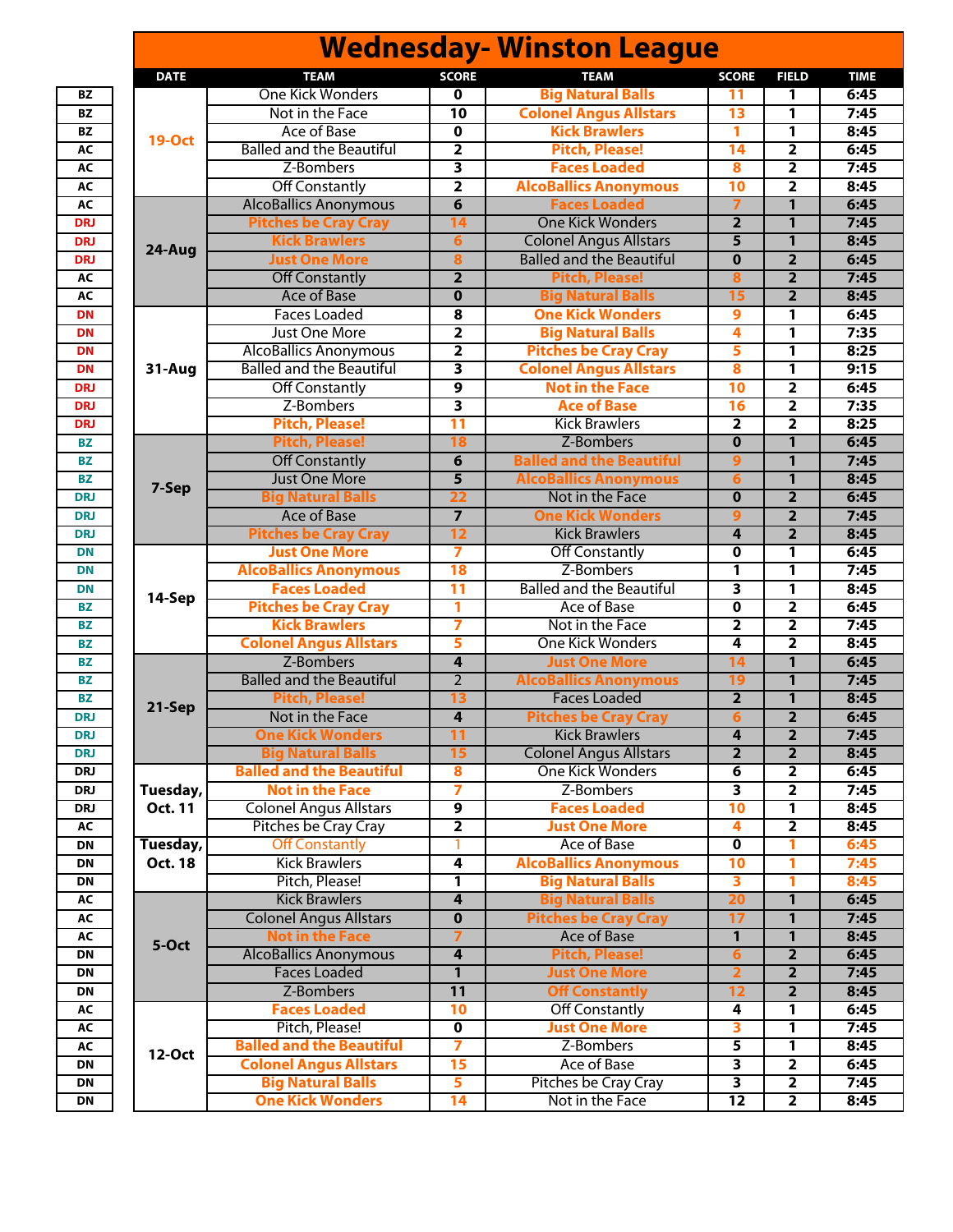|                        | <b>Thursday- Old League</b> |                                                          |                         |                                           |                |                                  |              |  |  |  |
|------------------------|-----------------------------|----------------------------------------------------------|-------------------------|-------------------------------------------|----------------|----------------------------------|--------------|--|--|--|
|                        | <b>DATE</b>                 | <b>TEAM</b>                                              | <b>SCORE</b>            | <b>TEAM</b>                               | <b>SCORE</b>   | <b>FIELD</b>                     | <b>TIME</b>  |  |  |  |
| AC                     |                             | <b>Freeballers</b>                                       | 19                      | <b>Balls &amp; Dolls</b>                  | 0              | 1                                | 6:45         |  |  |  |
| AC                     |                             | <b>Ball Felicia</b>                                      | 24                      | Pitch Don't Kill My Vibe                  | 1              | 1                                | 7:45         |  |  |  |
| AC                     | 18-Aug                      | <b>Ballzinga</b>                                         | 14                      | <b>Schweddy Balls</b>                     | 3              | 1                                | 8:45         |  |  |  |
| <b>DN</b>              |                             | <b>Kick Tease</b>                                        | 6                       | Don't Stop Ballievn'                      | $\mathbf 0$    | $\overline{\mathbf{2}}$          | 6:45         |  |  |  |
| <b>DN</b>              |                             | <b>Swift Kick in the Grass</b>                           | $\overline{11}$         | <b>Ballz Deep</b>                         | 1              | $\overline{\mathbf{2}}$          | 7:45         |  |  |  |
| <b>DN</b>              |                             | It's Not Gonna Kick Itself                               | $\overline{\mathbf{2}}$ | <b>4th Base</b>                           | 12             | $\overline{\mathbf{2}}$          | 8:45         |  |  |  |
| BZ                     |                             | <b>Freeballers</b>                                       | 19                      | <b>Ballzinga</b>                          | $\bf{0}$       | $\mathbf{1}$                     | 6:45         |  |  |  |
| BZ                     |                             | <b>Kick Tease</b>                                        | $\overline{\mathbf{3}}$ | <b>4th Base</b>                           | 6              | $\mathbf{1}$                     | 7:45         |  |  |  |
| <b>BZ</b>              | 25-Aug                      | <b>Ball Felicia</b>                                      | $\overline{11}$         | <b>Schweddy Balls</b>                     | $\overline{2}$ | $\mathbf{1}$                     | 8:45         |  |  |  |
| <b>DN</b>              |                             | <b>Swift Kick in the Grass</b>                           | 6                       | It's Not Gonna Kick Itself                | 8              | $\overline{2}$                   | 6:45         |  |  |  |
| <b>DN</b><br><b>DN</b> |                             | Pitch Don't Kill My Vibe                                 | $\bf{0}$                | <b>Hez-Ball-A</b>                         | 1              | $\overline{2}$<br>$\overline{2}$ | 7:45<br>8:45 |  |  |  |
| <b>DN</b>              |                             | Don't Stop Ballievn'<br>Ballzinga                        | 1<br>3                  | <b>Kick'n Da Ballz</b><br><b>4th Base</b> | 5<br>12        | 1                                | 6:45         |  |  |  |
| <b>DN</b>              |                             | Freeballers                                              | 5                       | <b>Kick Tease</b>                         | 6              | 1                                | 7:35         |  |  |  |
| <b>DN</b>              |                             | <b>Ball Felicia</b>                                      | 7                       | <b>Kick'n Da Ballz</b>                    | 12             | 1                                | 8:25         |  |  |  |
| <b>DN</b>              | 8-Sep                       | Pitch Don't Kill My Vibe                                 | 5                       | <b>Ballz Deep</b>                         | 8              | 1                                | 9:15         |  |  |  |
| AC                     |                             | <b>Schweddy Balls</b>                                    | 7                       | It's Not Gonna Kick Itself                | 17             | $\overline{\mathbf{2}}$          | 6:45         |  |  |  |
| AC                     |                             | <b>Balls &amp; Dolls</b>                                 | 4                       | Don't Stop Ballievn'                      | 3              | $\overline{\mathbf{2}}$          | 7:35         |  |  |  |
| AC                     |                             | <b>Hez-Ball-A</b>                                        | 9                       | Swift Kick in the Grass                   | 1              | $\overline{\mathbf{2}}$          | 8:25         |  |  |  |
| AC                     |                             | <b>Hez-Ball-A</b>                                        | 8                       | <b>Balls &amp; Dolls</b>                  | $\overline{2}$ | 1                                | 6:45         |  |  |  |
| AC                     |                             | Pitch Don't Kill My Vibe                                 | 6                       | <b>Schweddy Balls</b>                     | 14             | $\mathbf{1}$                     | 7:45         |  |  |  |
| AC                     |                             | <b>Ball Felicia</b>                                      | 9                       | Freeballers                               | 6              | 1                                | 8:45         |  |  |  |
| <b>DN</b>              | 15-Sep                      | <b>Kick'n Da Ballz</b>                                   | 14                      | <b>Ballz Deep</b>                         | $\bf{0}$       | $\overline{2}$                   | 6:45         |  |  |  |
| <b>DN</b>              |                             | <b>Don't Stop Ballievn'</b>                              | $\overline{11}$         | 4th Base                                  | 4              | $\overline{2}$                   | 7:45         |  |  |  |
| <b>DN</b>              |                             | <b>Kick Tease</b>                                        | 5                       | <b>Swift Kick in the Grass</b>            | 4              | $\overline{2}$                   | 8:45         |  |  |  |
| <b>AC</b>              | 22-Sep                      | 4th Base                                                 | 1                       | <b>Kick'n Da Ballz</b>                    | 9              | 1                                | 6:45         |  |  |  |
| AC                     |                             | <b>Ballz Deep</b>                                        | 1                       | It's Not Gonna Kick Itself                | 0              | 1                                | 7:45         |  |  |  |
| AC                     |                             | Don't Stop Ballievn'                                     | 1                       | <b>Swift Kick in the Grass</b>            | 5              | 1                                | 8:45         |  |  |  |
| <b>DN</b>              |                             | <b>Schweddy Balls</b>                                    | $\overline{\mathbf{1}}$ | <b>Hez-Ball-A</b>                         | 7              | $\overline{\mathbf{2}}$          | 6:45         |  |  |  |
| <b>DN</b>              |                             | <b>Balls &amp; Dolls</b>                                 | 1                       | <b>Ballzinga</b>                          | 5              | $\overline{\mathbf{2}}$          | 7:45         |  |  |  |
| <b>DN</b>              |                             | Pitch Don't Kill My Vibe                                 | 0                       | <b>Freeballers</b>                        | 4              | $\overline{\mathbf{2}}$          | 8:45         |  |  |  |
| <b>DN</b>              |                             | <b>Balls &amp; Dolls</b>                                 | $\bf{0}$                | <b>Ball Felicia</b>                       | 6              | 1                                | 6:45         |  |  |  |
| <b>DN</b>              |                             | <b>Schweddy Balls</b>                                    | 4                       | <b>Freeballers</b>                        | 8              | $\mathbf{1}$                     | 7:45         |  |  |  |
| <b>DN</b>              | 29-Sep                      | <b>Hez-Ball-A</b>                                        | 24                      | <b>Ballzinga</b>                          | $\overline{2}$ | 1                                | 8:45         |  |  |  |
| DRJ                    |                             | <b>Ballz Deep</b>                                        | $\overline{\mathbf{1}}$ | <b>Kick Tease</b>                         | 17             | $\overline{2}$                   | 6:45         |  |  |  |
| DRJ                    |                             | <b>4th Base</b>                                          | 5                       | Swift Kick in the Grass                   | $\overline{2}$ | $\overline{2}$                   | 7:45         |  |  |  |
| DRJ<br>DN              |                             | <b>Kick'n Da Ballz</b><br><b>Swift Kick in the Grass</b> | 8                       | It's Not Gonna Kick Itself<br>Freeballers | 1              | $\overline{2}$                   | 8:45<br>6:45 |  |  |  |
| DN                     |                             | <b>Ballz Deep</b>                                        | 8<br>0                  | <b>Balls &amp; Dolls</b>                  | 4<br>1         | 1<br>1                           | 7:35         |  |  |  |
| DN                     |                             | <b>It's Not Gonna Kick Itself</b>                        | 6                       | Ballzinga                                 | $\overline{ }$ | 1                                | 8:25         |  |  |  |
| DN                     | 6-Oct                       | <b>Kick Tease</b>                                        | 5                       | <b>Ball Felicia</b>                       | 6              | 1                                | 9:15         |  |  |  |
| DRJ                    |                             | Pitch Don't Kill My Vibe                                 | 3                       | <b>Don't Stop Ballievn'</b>               | 4              | $\overline{2}$                   | 6:45         |  |  |  |
| DRJ                    |                             | <b>Schweddy Balls</b>                                    | 8                       | 4th Base                                  | $\overline{2}$ | $\overline{2}$                   | 7:35         |  |  |  |
| DRJ                    |                             | Hez-Ball-A                                               | 2                       | <b>Kick'n Da Ballz</b>                    | 6              | $\overline{2}$                   | 8:25         |  |  |  |
| BZ                     |                             | <b>Ballz Deep</b>                                        | $\bf{0}$                | <b>Don't Stop Ballievn'</b>               | 1              | 1                                | 6:45         |  |  |  |
| BZ                     |                             | It's Not Gonna Kick Itself                               | 0                       | <b>Kick Tease</b>                         | 1              | 1                                | 7:45         |  |  |  |
| BZ                     |                             | Swift Kick in the Grass                                  | 3                       | <b>Kick'n Da Ballz</b>                    | 9              | 1                                | 8:45         |  |  |  |
| DN                     | 13-Oct                      | <b>Freeballers</b>                                       | 4                       | <b>Hez-Ball-A</b>                         | 7              | $\overline{2}$                   | 6:45         |  |  |  |
| DN                     |                             | <b>Ballzinga</b>                                         | $\overline{\mathbf{2}}$ | <b>Ball Felicia</b>                       | 8              | $\overline{2}$                   | 7:45         |  |  |  |
| DN                     |                             | <b>Balls &amp; Dolls</b>                                 | $\overline{\mathbf{3}}$ | <b>Pitch Don't Kill My Vibe</b>           | 4              | $\overline{2}$                   | 8:45         |  |  |  |
| DN                     |                             | Ballzinga                                                | 3                       | <b>Pitch Don't Kill My Vibe</b>           | 7              | 1                                | 6:45         |  |  |  |
| DN                     |                             | <b>Hez-Ball-A</b>                                        | 15                      | <b>Ball Felicia</b>                       | 0              | 1                                | 7:45         |  |  |  |
| DN                     | 20-Oct                      | <b>Schweddy Balls</b>                                    | 11                      | <b>Balls &amp; Dolls</b>                  | 5              | 1                                | 8:45         |  |  |  |
| DRJ                    |                             | It's Not Gonna Kick Itself                               | 0                       | <b>Don't Stop Ballievn'</b>               | 1              | $\overline{\mathbf{2}}$          | 6:45         |  |  |  |
| DRJ                    |                             | <b>Kick'n Da Ballz</b>                                   | 10                      | <b>Kick Tease</b>                         | 4              | $\mathbf{2}$                     | 7:45         |  |  |  |
| DRJ                    |                             | <b>4th Base</b>                                          | 10                      | <b>Ballz Deep</b>                         | 0              | $\mathbf{2}$                     | 8:45         |  |  |  |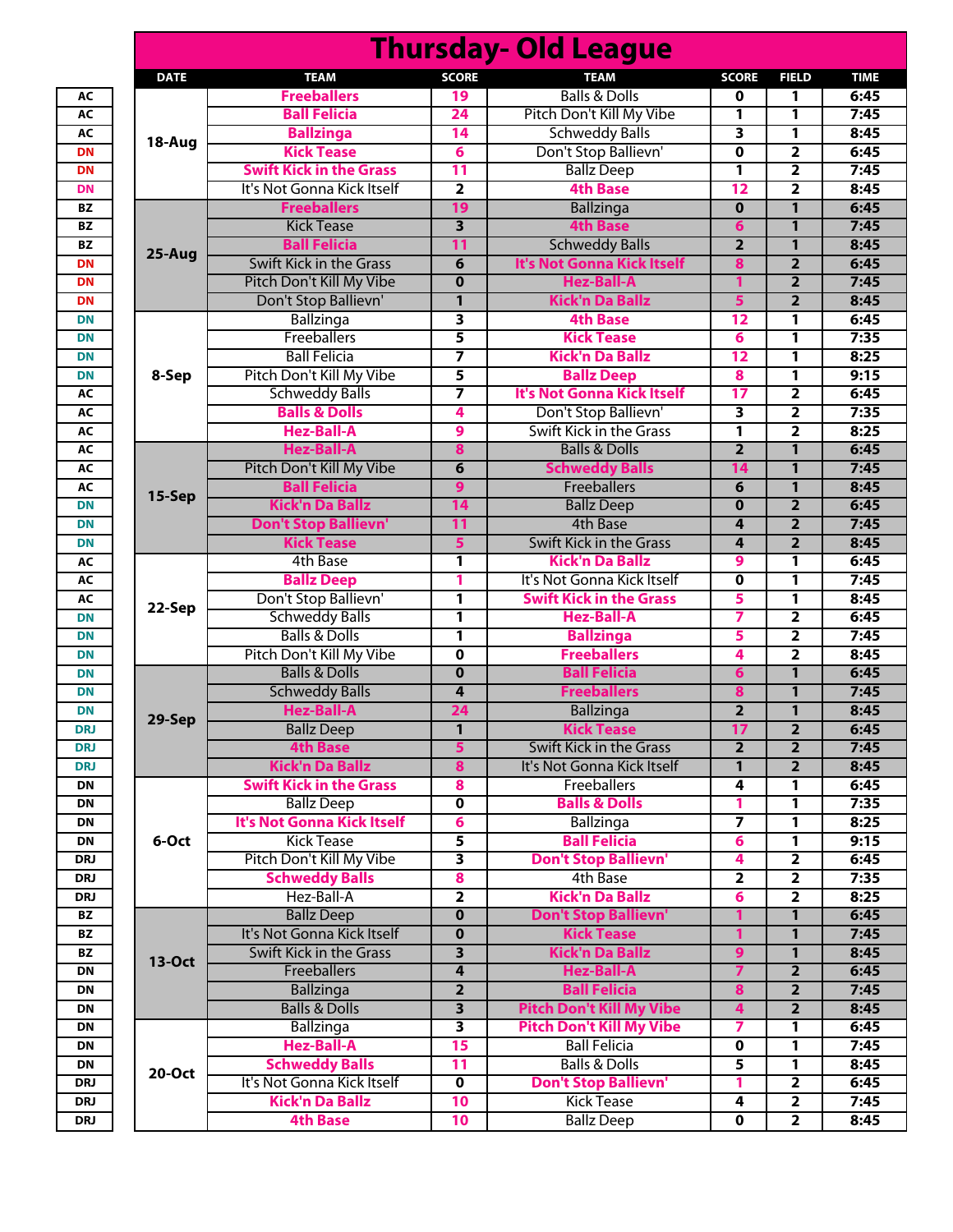| <b>Playoffs</b> |                               |                         |                                   |                         |                         |             |  |  |
|-----------------|-------------------------------|-------------------------|-----------------------------------|-------------------------|-------------------------|-------------|--|--|
| <b>DATE</b>     | <b>TEAM</b>                   | <b>SCORE</b>            | <b>TEAM</b>                       | <b>SCORE</b>            | <b>FIELD</b>            | <b>TIME</b> |  |  |
| <b>24-Oct</b>   | #32 Brews on First            | 5                       | #33 Schweddy Balls                | 4                       | 1                       | 6:45        |  |  |
|                 | #26 Saved by the Balls        | 13                      | #39 Pitches be Crazy              | 4                       | 1                       | 7:45        |  |  |
|                 | #7 Juggheads                  | $\overline{2}$          | <b>Saved by the Balls</b>         | $\overline{\mathbf{3}}$ | 1                       | 8:45        |  |  |
|                 | #20 Kicks & Giggles           | 9                       | #45 Z-Bombers                     | 8                       | $\overline{2}$          | 6:45        |  |  |
|                 | #13 Suck My Kick              | $\overline{5}$          | <b>Kicks &amp; Giggles</b>        | 6                       | $\overline{2}$          | 7:45        |  |  |
|                 | #21 Victory in Da Feet        | 4                       | #44 Base-ic Pitches               | 3                       | $\overline{2}$          | 8:45        |  |  |
|                 | #29 MRSA-less                 | 1                       | #36 Balls & Dolls                 | 3                       | 1                       | 6:45        |  |  |
|                 | #4 Ardmore Alcoballics        | 8                       | <b>Balls &amp; Dolls</b>          | 1                       | 1                       | 7:45        |  |  |
|                 |                               |                         |                                   |                         |                         | 8:45        |  |  |
| 25-Oct          |                               |                         |                                   |                         |                         | 6:45        |  |  |
|                 | #14 PREHAB                    | $\overline{2}$          | #19 Freeballers                   | 4                       | $\overline{2}$          | 7:45        |  |  |
|                 | #24 Hotline Ball-Ling         | $\overline{10}$         | #41 Dewey's Slim Kickins          | $\mathbf 0$             | $\overline{2}$          | 8:45        |  |  |
|                 | #31 Ballzinga                 | $\overline{5}$          | #34 Swift Kick in the Grass       | $\overline{\mathbf{4}}$ | 1                       | 6:45        |  |  |
|                 | #2 Big Natural Balls          | $\overline{13}$         | Ballzinga/Swift Kick in the Grass | $\overline{2}$          | 1                       | 7:45        |  |  |
| <b>26-Oct</b>   | #25 Colonel Angus Allstars    | $\overline{5}$          | #40 It's Not Gonna Kick Itself    | $\overline{7}$          | 1                       | 8:45        |  |  |
|                 | #27 Kick Brawlers             |                         | #38 Pitch Don't Kill My Vibe      | 10                      | $\overline{2}$          | 6:45        |  |  |
|                 | #6 Just One More              | 6                       | Pitch Don't Kill My Vibe          | 3                       | $\overline{2}$          | 7:45        |  |  |
|                 | #28 Balled and the Beautiful  | 1                       | #37 Ballz Deep                    | $\overline{\mathbf{0}}$ | $\overline{2}$          | 8:45        |  |  |
| 27-Oct          | #30 Not in the Face           | $\overline{4}$          | #35 Off Constantly                | 5                       | 1                       | 6:45        |  |  |
|                 | #3 Kick'n Da Ballz            | 8                       | <b>Off Constantly</b>             | 1                       | 1                       | 7:45        |  |  |
|                 | #22 Don't Stop Ballievn'      | 1                       | #43 Sons of Pitches               | $\overline{\mathbf{0}}$ | 1                       | 8:45        |  |  |
|                 | #15 4th Base                  | $\overline{\mathbf{4}}$ | #18 AlcoBallics Anonymous         | $\overline{2}$          | $\overline{\mathbf{2}}$ | 6:45        |  |  |
|                 | <b>#23 One Kick Wonders</b>   | $\overline{11}$         | #42 Ace of Base                   | 4                       | $\overline{\mathbf{2}}$ | 7:45        |  |  |
|                 | #10 Ball Felicia              | $\overline{10}$         | One Kick Wonders/Ace of Base      | $\overline{2}$          | $\overline{2}$          | 8:45        |  |  |
| 31-Oct          | #9 Pitch, Please!             | $\overline{4}$          | #24 Hotline Ball-Ling             | $\overline{\mathbf{3}}$ | 1                       | 6:45        |  |  |
|                 | #8 Drunk and Looking to Score | 14                      | #40 It's Not Gonna Kick Itself    | $\overline{\mathbf{4}}$ | 1                       | 7:45        |  |  |
|                 | <b>Drunk and Looking</b>      | $\overline{2}$          | <b>Pitch, Please!</b>             | 10                      | 1                       | 8:45        |  |  |
|                 | #16 Kick Tease                | 4                       | <b>#17   Love Bad Pitches</b>     | 6                       | $\overline{2}$          | 6:45        |  |  |
|                 | #1 Kickballs Most Wanted      | $\overline{20}$         | #32 Brews on First                | $\mathbf 0$             | $\overline{2}$          | 7:45        |  |  |
|                 | <b>Kickballs Most Wanted</b>  | $\overline{\mathbf{3}}$ | <b>I Love Bad Pitches</b>         | $\mathbf 0$             | $\overline{2}$          | 8:45        |  |  |
|                 | #4 Ardmore Alcoballics        | 3                       | #20 Kicks & Giggles               | 6                       | 1                       | 6:45        |  |  |
| 1-Nov           | #3 Kick'n Da Ballz            | 5                       | #19 Freeballers                   | 1                       | 1                       | 7:45        |  |  |
|                 |                               |                         |                                   |                         | 1                       | 8:45        |  |  |
|                 | #11 Pitches be Cray Cray      | 14                      | #22 Don't Stop Ballievn'          | $\overline{\mathbf{4}}$ | $\mathbf{1}$            | 6:45        |  |  |
|                 | #6 Just One More              | $\overline{4}$          | Pitches be Cray Cray              | $\overline{3}$          | 1                       | 7:45        |  |  |
| 2-Nov           |                               |                         |                                   |                         | 1                       | 8:45        |  |  |
|                 | #10 Ball Felicia              | $\overline{4}$          | #26 Saved by the Balls            | $\mathbf{1}$            | $\overline{2}$          | 6:45        |  |  |
|                 | <b>#2 Big Natural Balls</b>   | 10                      | #15 4th Base                      | $\mathbf 0$             | $\overline{2}$          | 7:45        |  |  |
|                 | <b>Big Natural Balls</b>      | $\overline{12}$         | <b>Ball Felicia</b>               | $\overline{2}$          | $\overline{2}$          | 8:45        |  |  |
|                 | #12 Faces Loaded              | 6                       | #21 Victory in Da Feet            | $\overline{5}$          | 1                       | 6:45        |  |  |
| 3-Nov           | #5 Hez-Ball-A                 | $6\overline{6}$         | #28 Balled and the Beautiful      | $\overline{\mathbf{3}}$ | 1                       | 7:45        |  |  |
|                 | <b>Hez-Ball-A</b>             | $\overline{7}$          | <b>Faces Loaded</b>               | $\overline{\mathbf{6}}$ | 1                       | 8:45        |  |  |
| 7-Nov           | #1 Kickballs Most Wanted      | $\overline{4}$          | #9 Pitch, Please!                 | 5                       | 1                       | 6:45        |  |  |
|                 | #3 Kick'n Da Ballz            | $\overline{9}$          | #6 Just One More                  | $\boldsymbol{4}$        | 1                       | 7:45        |  |  |
|                 | #5 Hez-Ball-A                 | 5                       | #20 Kicks & Giggles               | 1                       | $\mathbf{1}$            | 8:45        |  |  |
|                 | #9 Pitch, Please!             | 5                       | Hez-Ball-A                        | $\overline{\mathbf{3}}$ | 1                       | 6:45        |  |  |
|                 | #2 Big Natural Balls          | 5                       | Kick'n Da Ballz                   | 4                       | $\overline{2}$          | 6:45        |  |  |
| 9-Nov           | Pitch, Please!                | $\overline{2}$          | <b>Big Natural Balls</b>          | $\overline{\mathbf{6}}$ | 1                       | 7:45        |  |  |
|                 | Hez-Ball-A                    | $\overline{5}$          | <b>Kick'n Da Ballz</b>            | 6                       | $\overline{2}$          | 7:45        |  |  |
|                 |                               |                         |                                   |                         |                         |             |  |  |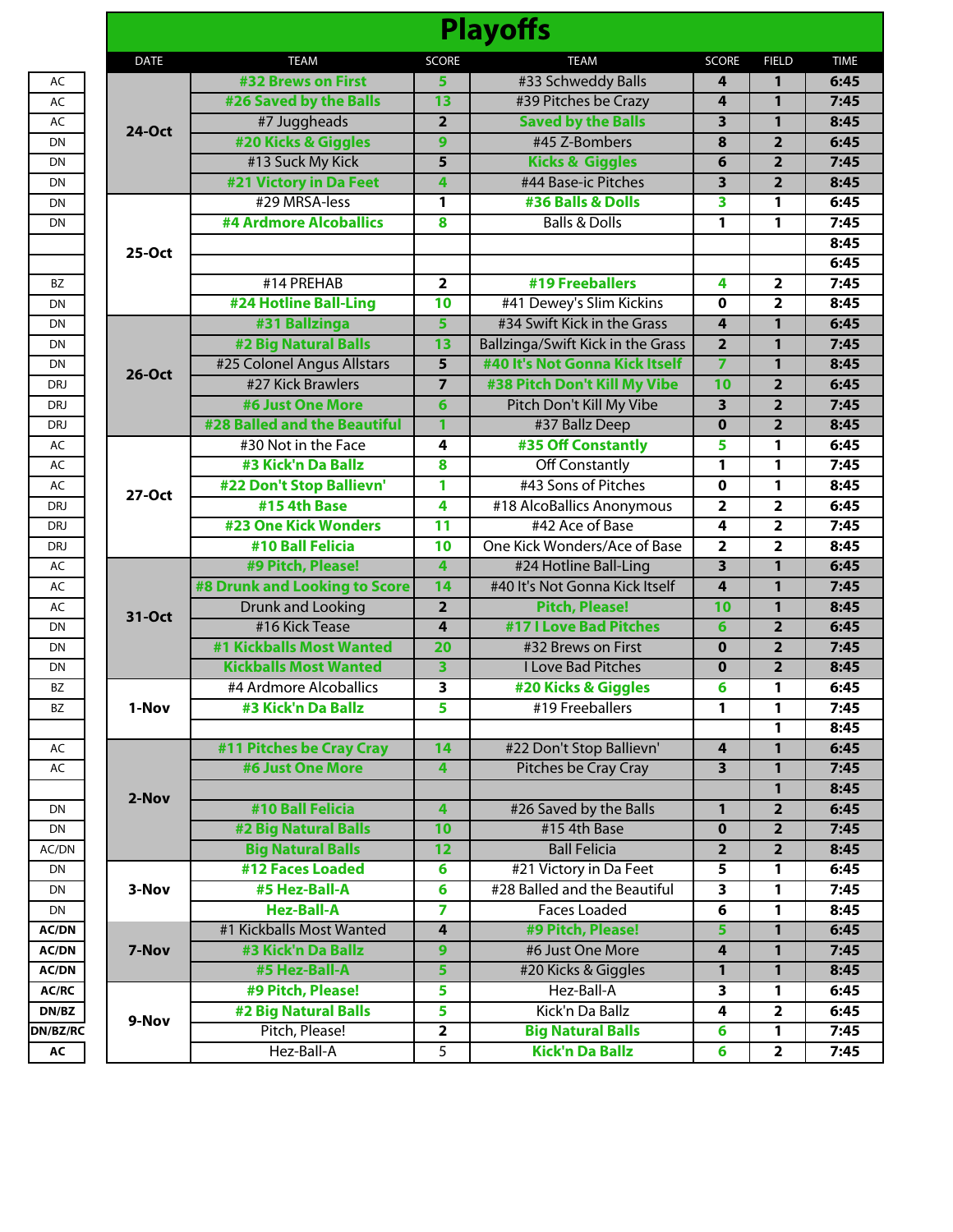## Playoff Rankings

## TOP 7 SEEDS WILL BE DIVISION WINNERS

| SEED AS OF:             |         |                                    | w                   | L              | PCT.           |  |
|-------------------------|---------|------------------------------------|---------------------|----------------|----------------|--|
| 21-Oct                  | $(+/-)$ | Team                               |                     |                |                |  |
| 1                       |         | <b>Kickballs Most Wanted</b>       | 8                   | $\Omega$       | 1.000          |  |
| $\overline{\mathbf{2}}$ |         | <b>Big Natural Balls</b>           | 8                   | 0              | 1.000          |  |
| 3                       |         | Kick'n Da Ballz                    | 8                   | 0              | 1.000          |  |
| 4                       |         | <b>Ardmore Alcoballics</b>         | $\overline{7}$      | $\mathbf{1}$   | 0.875          |  |
| 5                       |         | Hez-Ball-A                         | 7                   | 1              | 0.875          |  |
| 6                       |         | <b>Just One More</b>               | 6                   | $\overline{2}$ | 0.750          |  |
| 7                       |         | <b>Juggheads</b>                   | 5                   | 3              | 0.625          |  |
|                         |         |                                    |                     |                |                |  |
| 8                       |         | <b>Drunk and Looking to Score</b>  | 6                   | $\overline{2}$ | 0.750          |  |
| 9                       |         | Pitch, Please!                     | 6                   | $\overline{2}$ | 0.750          |  |
| 10                      |         | <b>Ball Felicia</b>                | 6                   | $\overline{2}$ | 0.750          |  |
| 11                      |         | Pitches be Cray Cray               | 6                   | $\overline{2}$ | 0.750          |  |
| $\overline{12}$         |         | <b>Faces Loaded</b>                | 5                   | 3              | 0.625          |  |
| 13                      |         | <b>Suck My Kick</b>                | 5                   | 3              | 0.625          |  |
| 14                      |         | <b>PREHAB</b>                      | 5                   | 3              | 0.625          |  |
| 15                      |         | <b>4th Base</b>                    | 5                   | $\overline{3}$ | 0.625          |  |
| 16                      |         | <b>Kick Tease</b>                  | 5                   | 3              | 0.625          |  |
| 17                      |         | <b>I Love Bad Pitches</b>          | 5                   | 3              | 0.625          |  |
| 18                      |         | <b>AlcoBallics Anonymous</b>       | 5                   | $\overline{3}$ | 0.625          |  |
| 19                      |         | <b>Freeballers</b>                 | 4                   | 4              | 0.500          |  |
| 20                      |         | Kicks & Giggles                    | 4                   | 4              | 0.500          |  |
| 21                      |         | <b>Victory in Da Feet</b>          | $\overline{4}$      | $\overline{4}$ | 0.500          |  |
| 22                      |         | Don't Stop Ballievn'               | 4                   | 4              | 0.500          |  |
| 23                      |         | <b>One Kick Wonders</b>            | 4                   | 4              | 0.500          |  |
| 24                      |         | <b>Hotline Ball-Ling</b>           | $\overline{4}$      | $\overline{4}$ | 0.500          |  |
| 25                      |         | <b>Colonel Angus Allstars</b>      | 4                   | $\overline{4}$ | 0.500          |  |
| 26                      |         | Saved by the Balls                 | 4                   | 4              | 0.500          |  |
| 27                      |         | <b>Kick Brawlers</b>               | 3                   | 5              | 0.375          |  |
| 28                      |         | <b>Balled and the Beautiful</b>    | 3                   | 5              | 0.375          |  |
| 29                      |         | <b>MRSA-less</b>                   | 3                   | 5              | 0.375          |  |
| 30<br>31                |         | Not in the Face                    | 3<br>$\overline{3}$ | 5<br>5         | 0.375          |  |
| 32                      |         | Ballzinga<br><b>Brews on First</b> | 3                   | 5              | 0.375          |  |
| $\overline{33}$         |         | <b>Schweddy Balls</b>              | $\overline{3}$      | $\overline{5}$ | 0.375          |  |
| 34                      |         | <b>Swift Kick in the Grass</b>     | $\overline{3}$      | 5              | 0.375<br>0.375 |  |
| 35                      |         | <b>Off Constantly</b>              | $\overline{2}$      | 6              | 0.250          |  |
| 36                      |         | <b>Balls &amp; Dolls</b>           | $\overline{2}$      | 6              | 0.250          |  |
| 37                      |         | <b>Ballz Deep</b>                  | $\overline{2}$      | 6              | 0.250          |  |
| 38                      |         | Pitch Don't Kill My Vibe           | $\overline{2}$      | 6              | 0.250          |  |
| 39                      |         | Pitches be Crazy                   | $\overline{2}$      | 6              | 0.250          |  |
| 40                      |         | It's Not Gonna Kick Itself         | $\overline{2}$      | 6              | 0.250          |  |
| 41                      |         | Dewey's Slim Kickins               | 1                   | $\overline{7}$ | 0.125          |  |
| 42                      |         | <b>Ace of Base</b>                 | 1                   | $\overline{7}$ | 0.125          |  |
| 43                      |         | <b>Sons of Pitches</b>             | 1                   | $\overline{7}$ | 0.125          |  |
| 44                      |         | <b>Base-ic Pitches</b>             | $\mathbf{1}$        | $\overline{7}$ | 0.125          |  |
| 45                      |         | Z-Bombers                          | $\mathbf{0}$        | 8              | 0.000          |  |
|                         |         |                                    |                     |                |                |  |
|                         |         |                                    |                     |                |                |  |